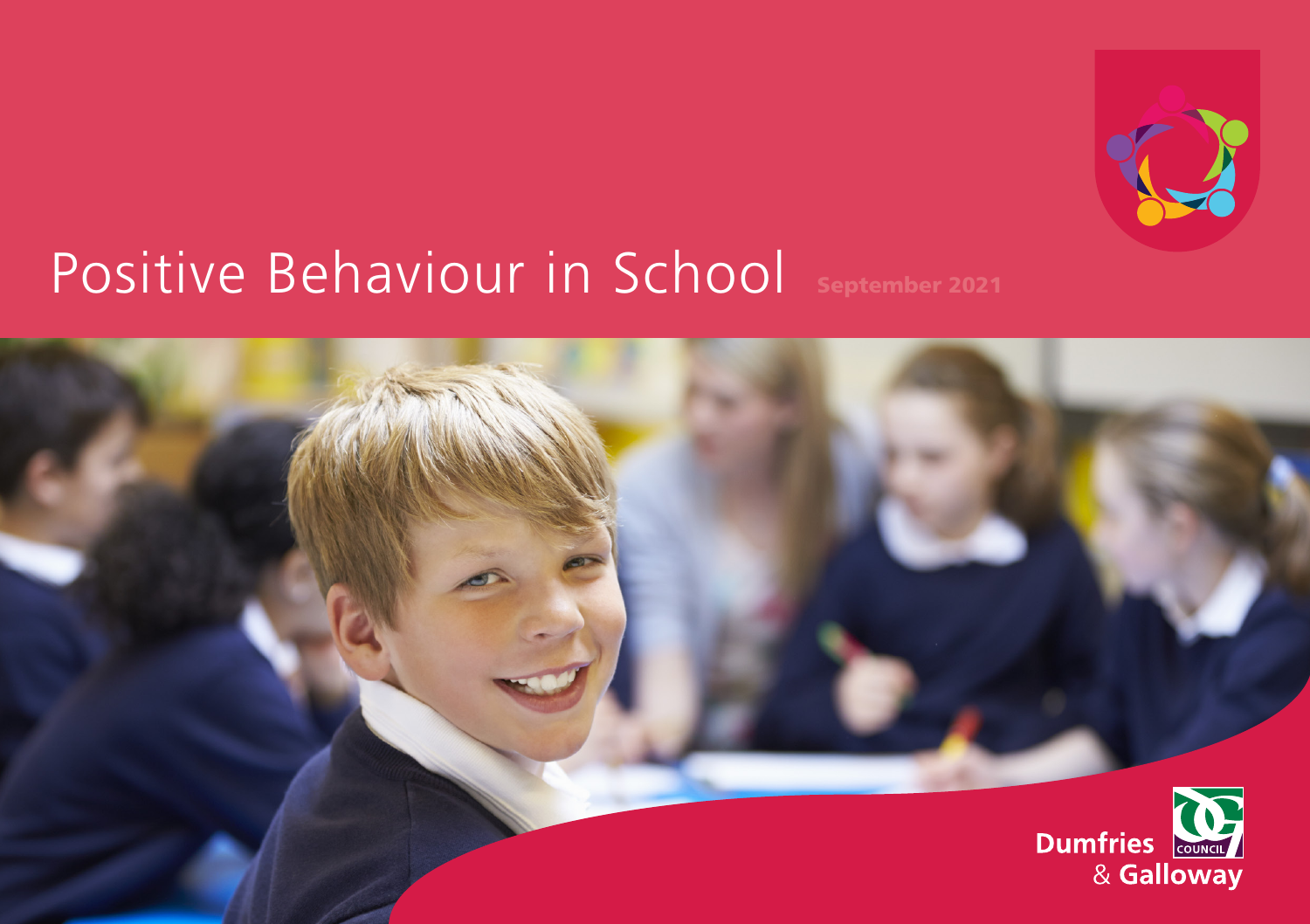Our schools across Dumfries and Galloway have high expectations and high aspirations for pupils and staff. Like you, we want the best possible future for your child. We know that children do better at school and go on to achieve more in life when families and schools work together. We want to make sure that you, as parents and carers, feel involved in your child's learning, feel welcome and listened to in our schools. We have a shared interest in your child being happy, confident and successful in school. A part of this is to encourage positive behaviour in our schools and communities. Parents as positive role models is key.

#### Positive Behaviour

Scottish based research shows that schools who have positive relationships throughout the school community and include the voice of children and young people meaningfully in decisions have higher achievement.

It is essential that adults model behaviour which promotes positive relationships and positive behaviours. Therefore, we encourage adults to be positive and supportive creating spaces where children and young people feel safe, secure, listened to, and secure in their ability to discuss sensitive issues.

#### School Policies

To support this all schools in Dumfries and Galloway are required to develop and implement an anti-bullying policy by June 2020, in order to create a whole school approach in which children and adults work together to create an environment where bullying is never acceptable.

Individual School Policies will refect Dumfries and Galloway guidance, and also Respect for All: The National Approach to Anti-Bullying for Scotland's Children and Young People. We now refer to our positive behaviour or relationship policy that includes our anti-bullying approaches.

Schools will have different ways of putting the principles of anti-bullying into practice to reflect their local school community. They should have an approach which makes it clear that bullying behaviour will be addressed in line with Scottish Government approaches. The entire school community: teaching and non-teaching staff, pupils and parents, should be involved and must be committed to this. The policy should be reviewed on a regular basis (identified by the school (Improvement Plan) and provide a basis for all the strategies, procedures and practices related to anti-bullying practice – this will show how children and young people are supported in school.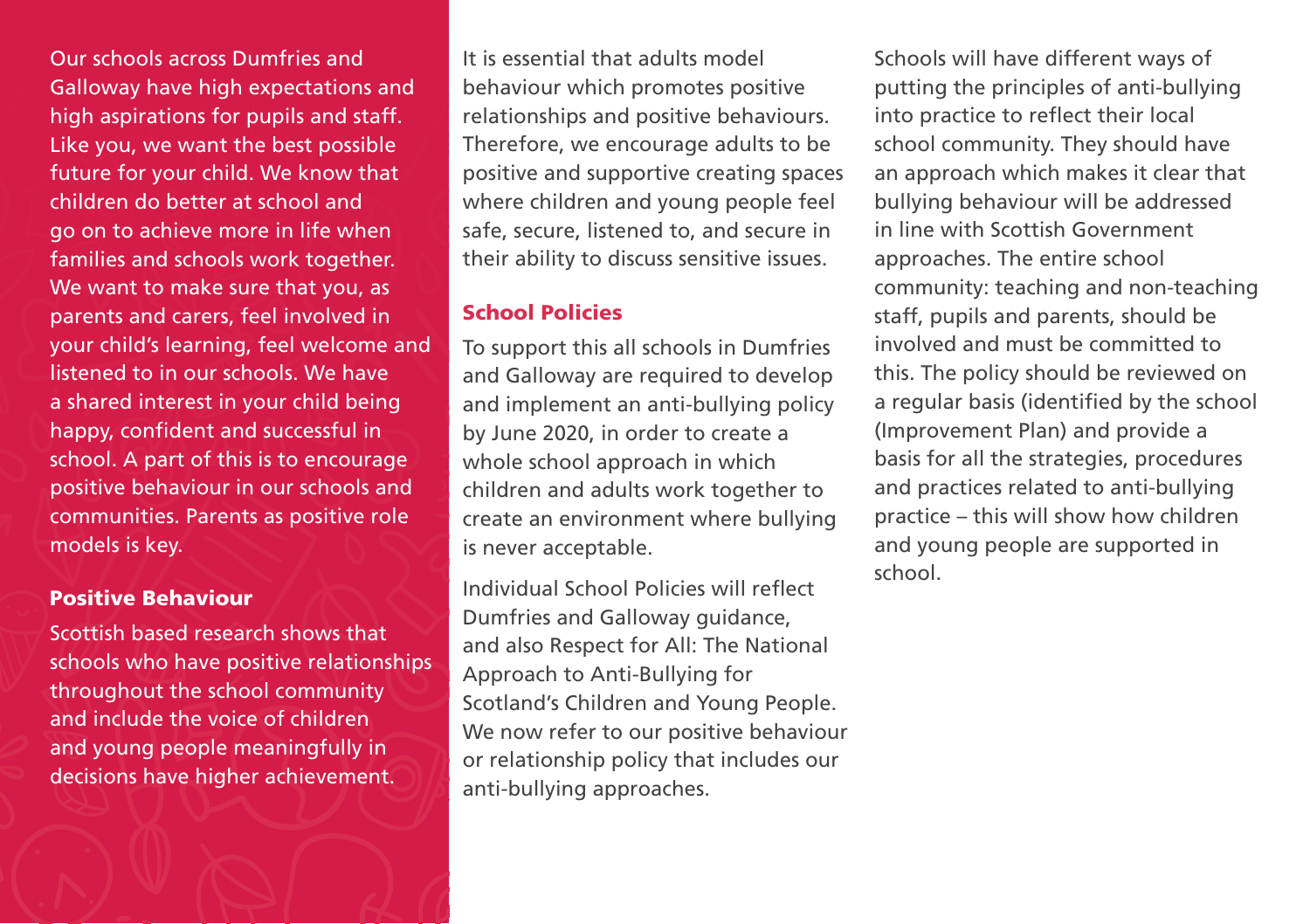## Your role in positive behaviour

Your Parent Council plays a key role in representing the views of all parents in the school. When the school is looking at policies and plans like positive behaviour and anti-bullying you can share your views and support this work through your Parent Council. Your school office will be able to tell you who to contact if you do not know.

## Respect for All

The Directorate of Education and Learning Respect for All Guidelines (2018) for Schools incorporates revised national anti-bullying guidelines (Scottish Government 2017) that underpins our Schools Policy. We also acknowledge The United Nations Convention on the Rights of the Child

• Children's rights are now embedded in Scottish legislation with the promotion and upholding of the rights of children and young people and states that all education should develop each child's personality and talents to the full.

Children's voices should be heard, and their wishes respected without discrimination of any kind. AND

The Equality Act 2010 that places a duty on schools to:

- Eliminate unlawful discrimination, harassment, victimisation and any other conduct prohibited by the Act.
- Advance equality of opportunity between people who share a protected characteristic and people who do not share it.
- characteristic and people who do not share it. • Foster good relations between people who share a protected

The Equality Act 2010 put legislation in place to prevent direct or indirect discrimination against persons due to their:

- Age
- Disability
- Sex (Gender)
- Gender reassignment (Transgender)
- Marriage and civil partnership
- Pregnancy and maternity
- Race
- Religion or belief
- Sexual orientation